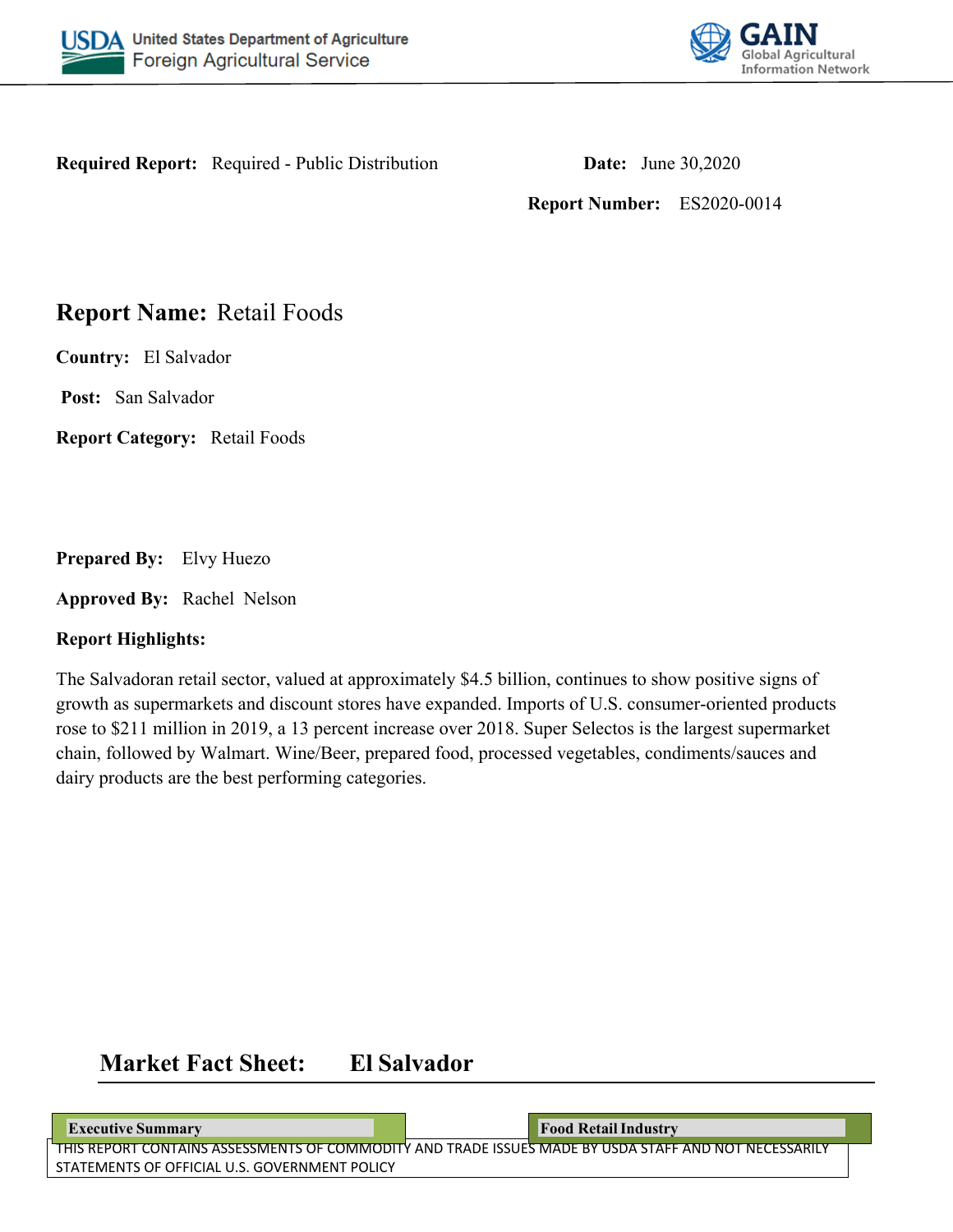El Salvador is the fifth largest economy in Central America and suffers persistent low levels of economic growth. In 2019, it registered economic growth of 2.3 percent. According to data from the Central Reserve Bank, in 2019 imports of consumer goods grew 5 percent.

According to the latest data available, El Salvador's GDP was \$26.1 billion in 2018. In 2019, its main trading partner continued to be the United States with 30 percent of imports coming from the United States and 42 percent of Salvadoran exports going to the United States.

Employed Salvadorans spend an average of \$88 monthly on lunch and dinner away from home. These numbers are high considering that the average monthly income is approximately \$620, and the cost of the basic food basket is \$242 for a family of four. In 2019, imports of agricultural and related products reached \$2.2 billion. The United States remains the leading supplier, with a 31 percent market share.

#### **Imports of Consumer-Oriented Products**

In 2019, the United States was the third largest supplier of consumeroriented products to El Salvador with exports valued at \$212 million.



Source: Trade Data Monitor, LLC.

#### **Food Processing Industry**

El Salvador reported global imports of intermediate agricultural products valued at \$387 million in 2019, a 3 percent increase from 2018.

Although its food manufacturing industry is less developed than in neighboring countries, El Salvador has been the regional leader in the production and export of some snacks, juices, and carbonated beverages.

El Salvador is in a good position to grow in this sector because of better infrastructure and available land for construction of production and distribution centers. According to industry publications, the leading snack company is Diana and the leading beverage company is Livsmart. Other growth categories are flours, baked products (mainly traditional pastries that are exported for the Salvadoran diaspora), prepared foods, and confectionery products.

There are two leading supermarket chains in El Salvador: Super Selectos and Walmart Mexico y Centroamerica. Most consumers prefer to shop at supermarkets because of the perception that they are cleaner, safer and usually carry special promotions that are not offered in other retail outlets like the open-air markets.

#### *Quick Facts CY 2019*

**Imports of Consumer-Oriented Products from World:**  \$1.3 billion

#### **List of Top 10 U.S. Ag Products in El Salvador**

| 1) Food Preparations | 6) Cheese                        |
|----------------------|----------------------------------|
| 2) Corn              | 7) Palm oil                      |
| 3) Soybean oilcake   | 8) Sauces and preparations       |
| 4) Meat of bovine    | 9) Other Non-Alcoholic beverages |
| 5) Wheat             | $10)$ Rice                       |
|                      |                                  |

#### **Trade**

El Salvador Ag. exports to the world: \$1.1 billion El Salvador Ag. imports from the world: \$2.2 billion El Salvador Ag. imports from the U.S.: \$567 million El Salvador Ag/ exports to the U.S.: \$233 million

#### **GDP/Population**

Population: 6.5 million (July 2020 est.) GDP (USD): \$26.1 billion (2018) GDP per capita (USD): \$8,000 *Source: Trade Data Monitor, LLC., CIA-The World Fact Book, "Multiple Purposes Home Survey-2019" from El Salvador's Ministry of Economy.*

| <b>Strengths</b>                                                                                                                                                                                                                                                                                                                      | <b>Challenges</b>                                                                                                                                                                                       |  |  |  |
|---------------------------------------------------------------------------------------------------------------------------------------------------------------------------------------------------------------------------------------------------------------------------------------------------------------------------------------|---------------------------------------------------------------------------------------------------------------------------------------------------------------------------------------------------------|--|--|--|
| Information and technology have become<br>strong tools for food marketing/selling.<br>Product bar codes and scanners at point of<br>sale are great tools to increase profitability<br>and control stock. In addition, major<br>supermarket chains have launched online<br>stores to reach millennials and the<br>Salvadoran diaspora. | Security is a major concern in<br>El Salvador and retailers have<br>high distribution costs.                                                                                                            |  |  |  |
| As El Salvador becomes a more service-<br>based economy, increasing numbers of<br>office workers make for potential<br>consumers for high quality U.S. food<br>products.                                                                                                                                                              | Registration of new products is<br>burdensome and takes too long<br>due to government-centralized lab<br>analysis process. Lack of<br>consistency and transparency in<br>import and customs procedures. |  |  |  |
| Major retailers have expanded the number<br>of stores and floor space. The trend is to<br>continue expansion.                                                                                                                                                                                                                         | The market is highly price-<br>sensitive, and oftentimes lower<br>quality products are more<br>competitive due to pricing.                                                                              |  |  |  |
| The hotel and restaurant sector is growing<br>and offer markets for<br>U.S. exports. Specifically, business<br>conventions are increasing, and foreign<br>business travelers look for familiar<br>imported foods.                                                                                                                     | High cost of marketing<br>(advertising, discounts,<br>sampling, etc.) to promote new<br>products.                                                                                                       |  |  |  |

**Contact:** U.S. Embassy San Salvador /Foreign Agriculture Service, Boulevard Santa Elena, Antiguo Cuscatlan, La Libertad El Salvador. Email: [agsansalvador@usda.gov](mailto:agsansalvador@usda.gov)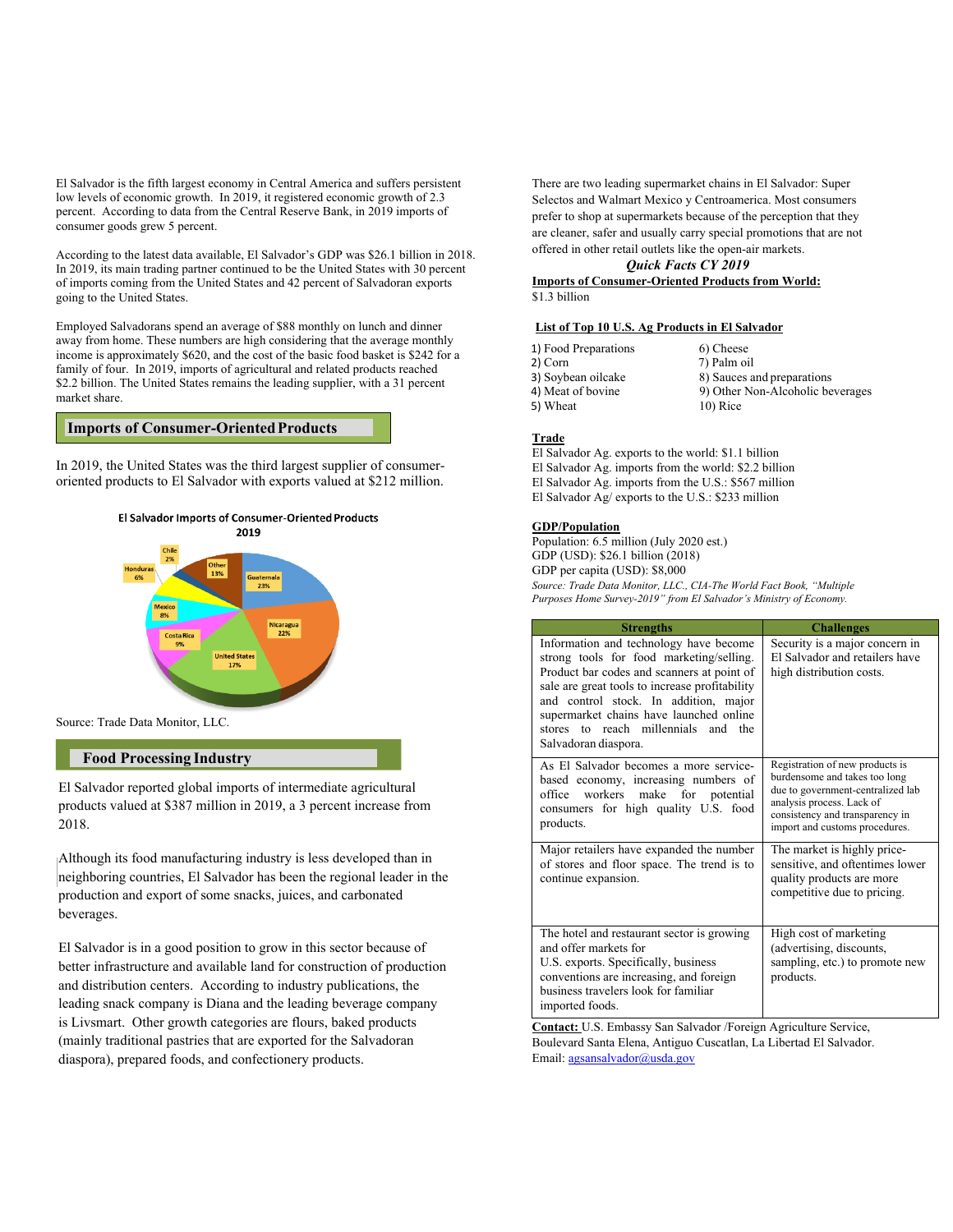## **SECTION I: MARKET SUMMARY**

El Salvador is the fifth largest economy in Central America and suffers persistent low levels of economic growth. In 2019, it registered an economic growth of 2.3 percent. However, convention/business tourism is booming as El Salvador is becoming a hub for Central American business due to its logistical convenience for regional events.

The latest available data from the International Center of Conventions and Tradeshows (CIFCO by its Spanish name), show that during 2018 approximately \$100 million was generated through a little over 1,000 events, including conventions, concerts, tradeshows, etc. The recent growth in the larger tourism sector is also notable. During 2019, there were over 2.6 million visitors, generating around \$1.8 billion. In addition, there have been openings of new boutique hotels, restaurants, and office buildings, which all contribute to higher demand for U.S. food products.

Due to increased internet access and consumers' time constraints, ordering products online for pickup or delivery is a growing trend. In El Salvador, Super Selectos, the largest supermarket chain, and smart phone apps such as HUGO and UBER are offering delivery services. The average online shopper is usually a higher income consumer.

Another way that consumers are using the online grocery delivery services is in place of remittances. Rather than sending money home from overseas, some Salvadorans are sending food delivered through these local apps. This new channel also offers an opportunity for retailers to launch new products, special promotions and/or reward clients for brand loyalty.

## **Supermarket Profile**:

According to a recent study by a local marketing firm, supermarkets in El Salvador account for approximately 40 percent of all food retail sales in El Salvador, valued at \$1.7 billion. It is difficult to obtain specific data as supermarkets are reluctant to release exact sales information. Sales are estimated as follows:

| <b>Owner Group</b>                | Supermarkets,<br><b>Hypermarkets and Club</b><br><b>Outlets</b> | <b>Curren</b><br>t Stores   | <b>Estimated</b><br>annual sales |
|-----------------------------------|-----------------------------------------------------------------|-----------------------------|----------------------------------|
| Grupo Calleja, S.A. de            | <b>Super Selectos</b>                                           | 101                         | $> $150$ million                 |
| Walmart Mexico<br>y Centroamerica | Walmart Supercenter                                             | 5                           | $> $150$ million                 |
|                                   | Despensa de Don Juan                                            | 17                          | $$100-150$ million               |
|                                   | Despensa Familiar 1/                                            | 63                          | $$100-150$ million               |
|                                   | Maxi Despensa                                                   | 15                          | $>\frac{5150}{2}$ million        |
| Price Smart                       | Price Smart                                                     | $\mathcal{D}_{\mathcal{A}}$ | $> $150$ million                 |
|                                   | <b>TOTAL:</b>                                                   | 203                         |                                  |

*Source: Estimate of sales calculated by FAS, San Salvador.*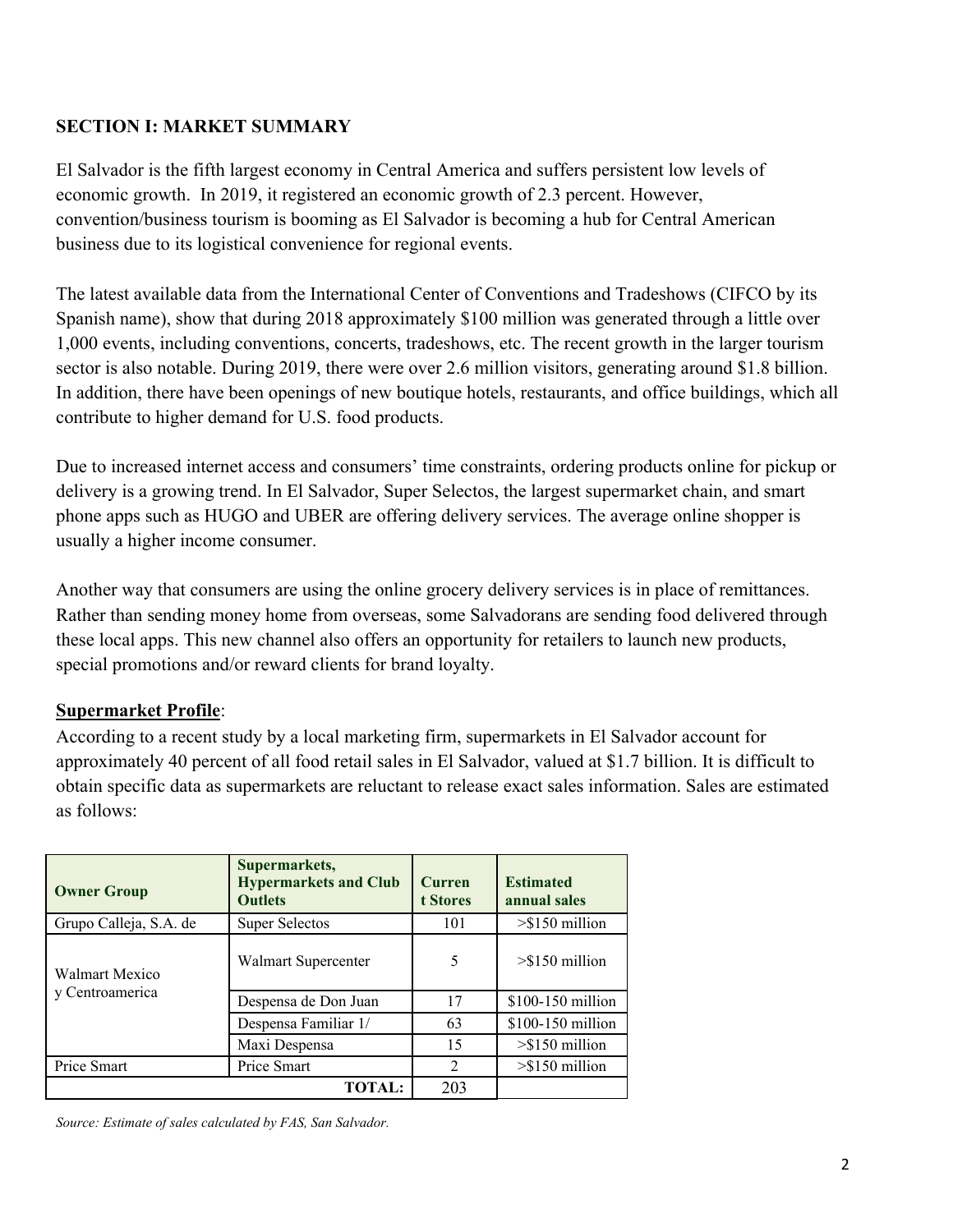## **Advantages and Challenges Facing U.S. Products in El Salvador**

| <b>Advantages</b>                                                                                                                                                                                                                                                                                             | <b>Challenges</b>                                                                                                                                                                                                                  |
|---------------------------------------------------------------------------------------------------------------------------------------------------------------------------------------------------------------------------------------------------------------------------------------------------------------|------------------------------------------------------------------------------------------------------------------------------------------------------------------------------------------------------------------------------------|
| Major retailers have expanded the number of stores<br>and floor space during the last few years, with plans<br>to continue this expansion.                                                                                                                                                                    | The market is highly price-sensitive, and lower quality<br>products are often more competitive due to pricing.                                                                                                                     |
| Information and technology have become strong<br>tools for food marketing/selling. Product bar codes<br>and scanners at points of sale increase profitability<br>and control stock. In addition, major supermarket<br>chains have launched online stores to reach<br>millennials and the Salvadoran diaspora. | Market leaders are investing in construction of modern<br>shopping centers in which supermarkets are the anchor<br>points. This usually requires higher investment in<br>marketing for in-store promotions to promote U.S. brands. |
| A more educated, bilingual (English/Spanish), and<br>younger population is looking for American<br>products/brands/franchises in order to achieve a<br>more "American" lifestyle due to ties with relatives<br>living in the United States.                                                                   | Registration of new products is burdensome and takes too<br>long due to government-centralized lab analysis process. In<br>addition, there is a lack of consistency and transparency in<br>import and customs procedures.          |
| The hotel and restaurant sector is growing and they<br>are dynamic sectors for U.S. exports. Specifically,<br>business conventions are increasing, and foreign<br>business travelers look for familiar imported foods.                                                                                        | Overall, the Salvadoran economy remains very susceptible<br>to the world economy and outside events that can disrupt<br>tourism and investment.                                                                                    |
| As El Salvador becomes a more service-based<br>economy, increasing numbers of office workers<br>become potential consumers for high quality U.S.<br>food products.                                                                                                                                            | Security is a major concern in El Salvador and increases<br>costs of distribution.                                                                                                                                                 |

## **SECTION II. ROAD MAP FOR MARKET ENTRY**

#### **Retail Sector**

Retail outlets are the preferred venue for food items for consumers. Hypermarkets/supermarkets and convenience stores coexist with the traditional small grocery stores (mom-and-pop) and open-air markets. There are two dominant supermarket chains in El Salvador: Super Selectos and Walmart Mexico y Centroamerica.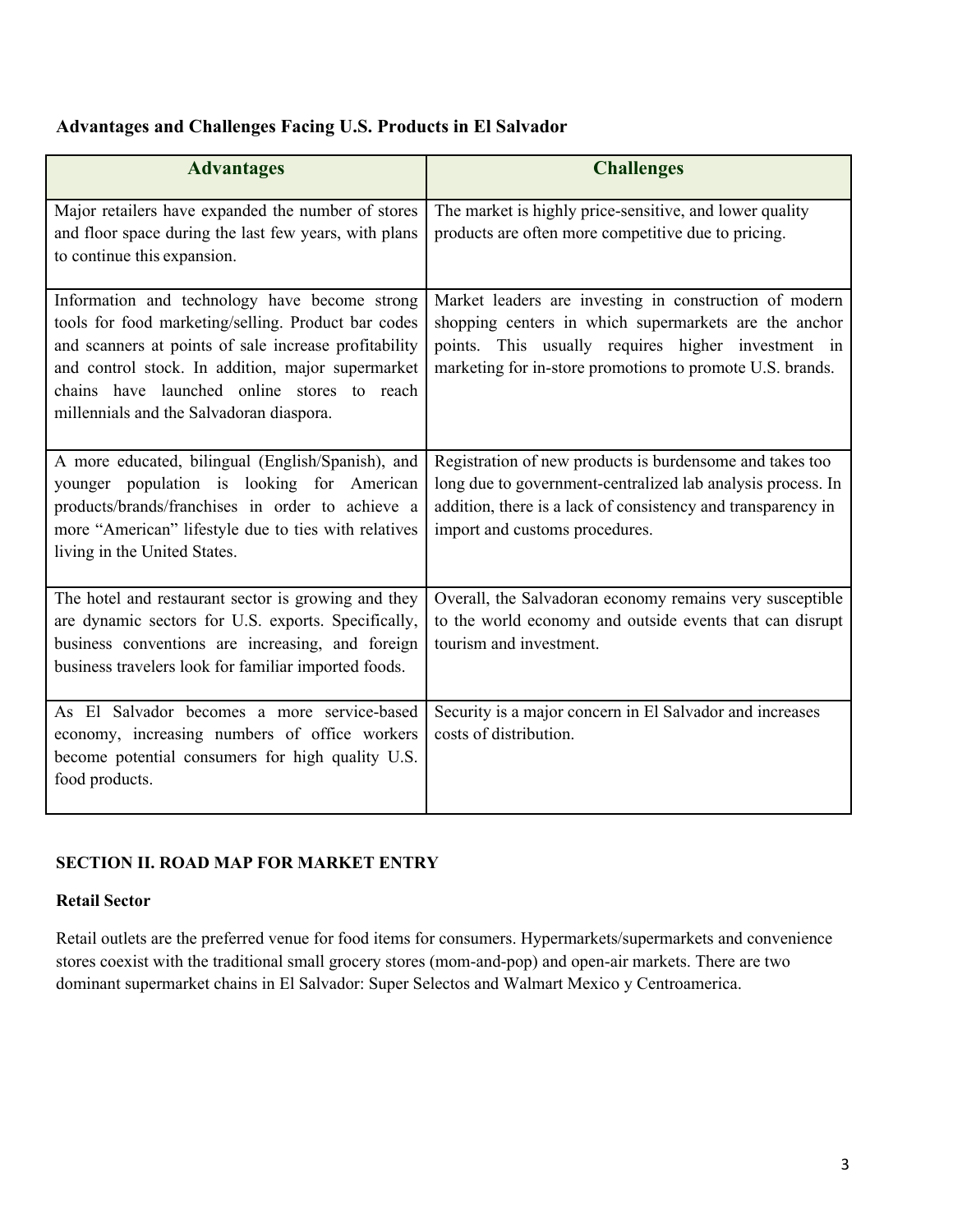#### **Market Structure**



As shown above, there are at least three ways to reach the Salvadoran consumer. Supermarkets, for instance, may use the three import methods to ensure better prices for their clients. In the case of most importers, they usually prefer to deal directly with manufacturers so they can offer prices that are more competitive.

Transportation costs are key, therefore the preferred method of shipping is from Miami to Guatemalan ports mainly, although some may come through Panama, and then move via ground transportation to El Salvador. Due to an increase in corporate social responsibility programs, local sourcing of mainly fresh produce and other perishable products is growing, and supermarkets have different programs to assist farmers to deliver high quality products.

## **Company Profiles**

**Super Selectos** is a Salvadoran-owned retailer, currently with 101 stores and an aggressive plan of expansion that includes opening 15 more stores in the next 3 years. They plan to achieve this by partnering with commercial developments across the country to be an anchor store in those shopping centers. Super Selectos store layouts have evolved to lure consumers in and provide a more comfortable shopping experience by redesigning their stores to includes wider aisles, cafeterias, and energy-efficient technologies. Super Selectos online store is gaining wider acceptance, with an increasing client base among local working people from middle-high class and Salvadorans, especially women.

#### [https://www.superselectos.com](https://www.superselectos.com/)

**Walmart Mexico y Centroamerica** is the largest retailer in the region with over 600 stores. In El Salvador, it has 100 stores under different formats: Walmart Super Centers (5), Despensa de Don Juan (17), Maxi Despensa (15) and Despensa Familiar (63). Their main competitive advantage is their large and diverse offering of non-food products such as apparel, electronics and housewares at affordable prices, functioning as a "one-stop shop" for busy people.

[https://www.walmart.com.sv](https://www.walmart.com.sv/)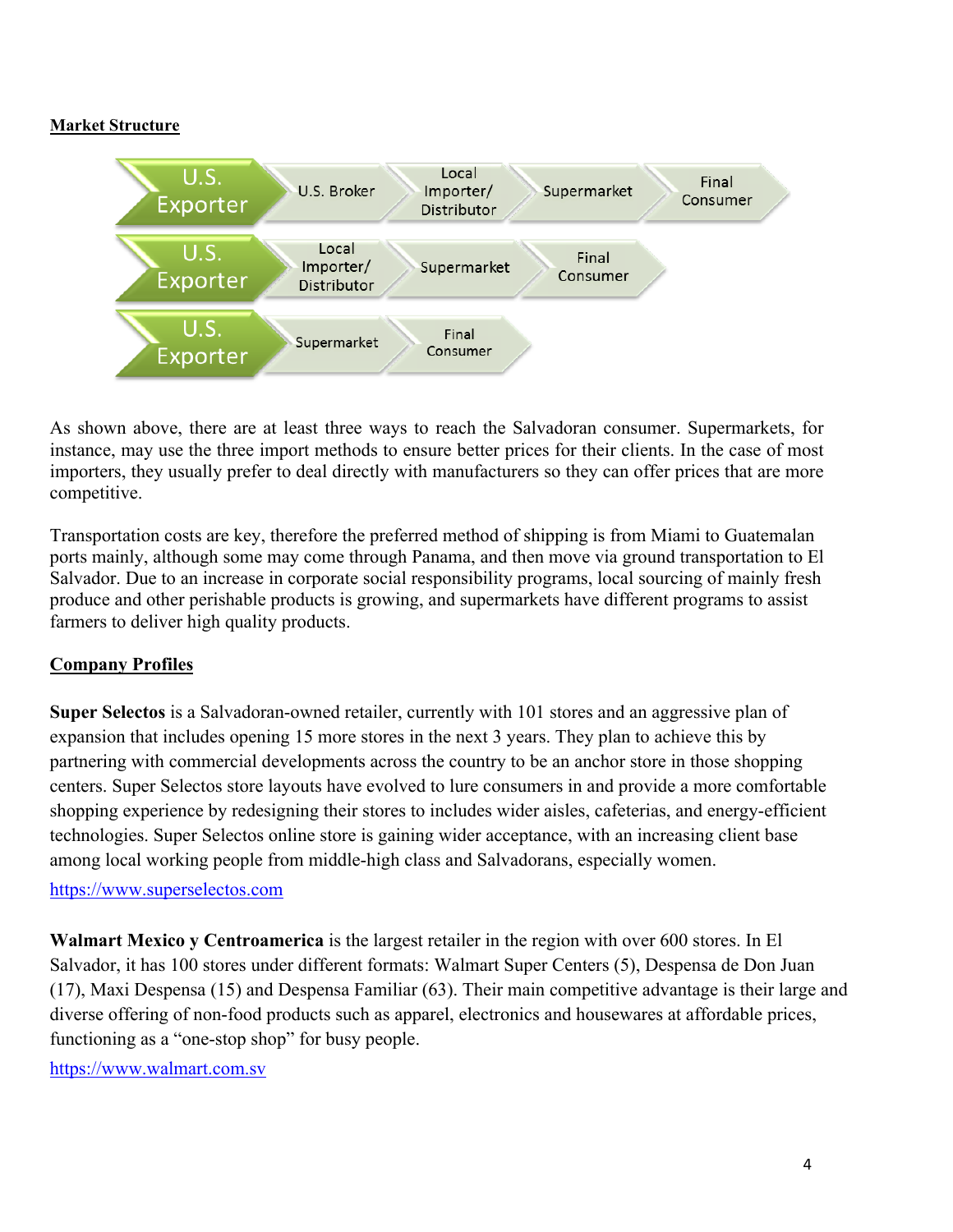**PriceSmart El Salvador, S. A. de C. V:** with headquarters in San Diego, California, Pricesmart has two stores in El Salvador—both of which are located in the capital city of San Salvador. Similar to membership warehouse clubs in the United States, it carries a mixture of groceries (especially large sized items), apparel, electronics, household goods, and automotive parts. It is one of the preferred food retailers for large families and restaurant owners.

<https://shop.pricesmart.com/es/sp/>

Approximately 60% of food/beverages sales still occur at mom-and-pop stores, open-air markets, discount stores (dollar stores), and more increasingly at gas station convenience stores.

There are around 70,000 "mom-and-pop" stores in El Salvador, and a recent study by a local marketing firm estimates their sales at approximately \$2.8 billion. Lower-income consumers are their main customers, and they prefer small-sized packages.

Dollar, or discount stores are expanding their shelves to offer a wider portfolio of food items, mainly ready to eat products such as ramen soups, candy, cookies, and beverages. However, pancake mixes, sauces, and other products to cook are being offered as well.

Convenience stores at gas stations are now offering more than light refreshments and ready-to-eat products. In some cases, food offerings include homemade style meals and specialty coffee drinks available throughout the day, making these stores a good opportunity for higher quality food products and/or ingredients from the United States.

Open-air, or wet markets have traditionally been the most popular places to find fresh and less expensive grocery items like fruits, vegetables, red meat, poultry, eggs, pork, and fish. However, since security has become an important issue when determining where to make food purchases, people with higher incomes tend to go only to supermarkets, which offer a more secure and comfortable environment for shopping.

## **III. COMPETITION**

El Salvador is a signatory to 10 free trade agreements. The Central American countries, Mexico, and Chile are the main trade competitors for the United States regarding consumer-oriented products. Although the Salvadoran food industry is less developed than in other Central American countries, it is currently the regional leader in the production and export of snacks, juices and carbonated beverages. Salvadoran food manufacturers rely on imports of ingredients.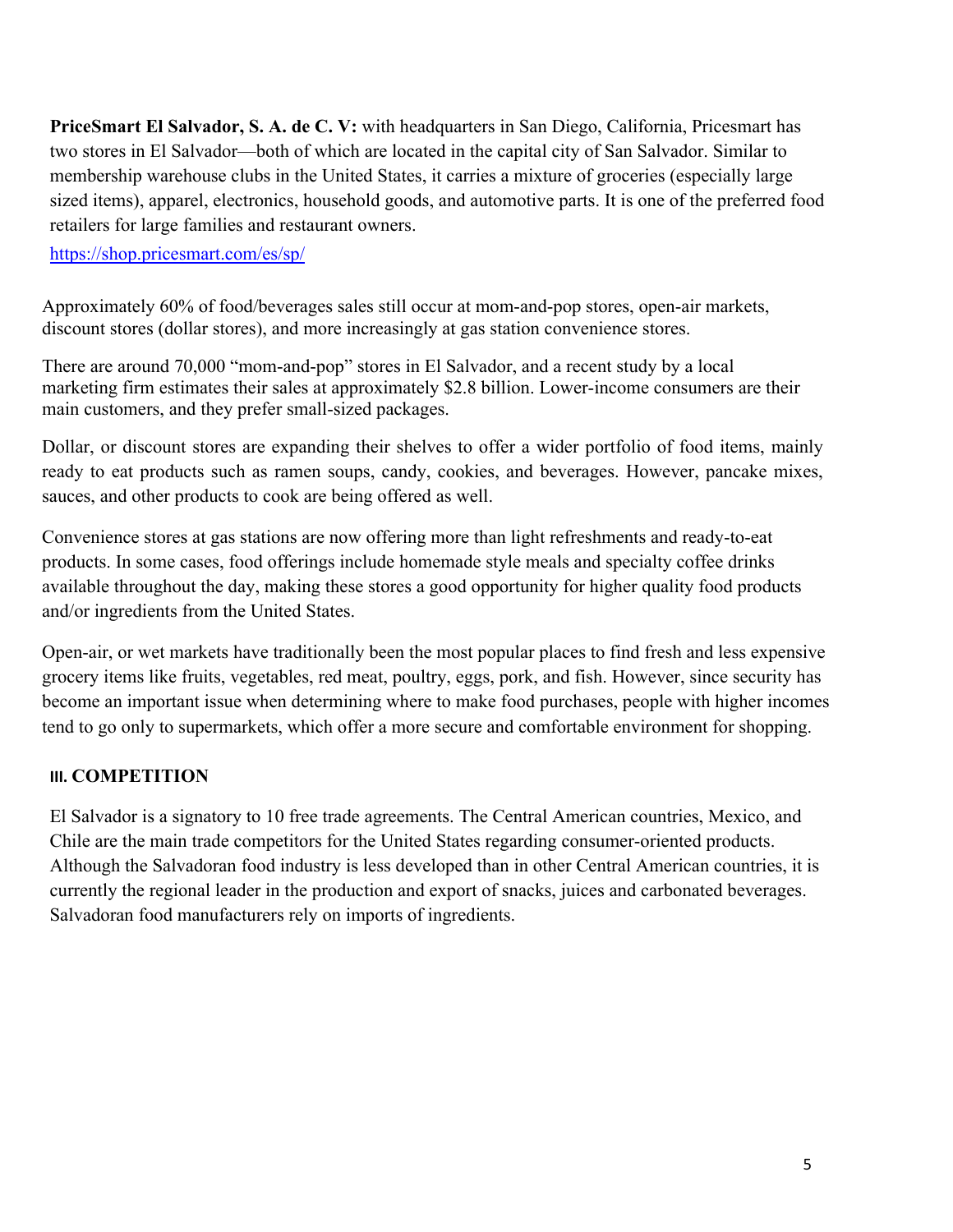

# **El Salvador Imports of Consumer-Oriented Products**

Source: Trade Data Monitor, LLC

## **Products not present in significant quantities, but which have good sales potential:**

Health and nutrition are a main concern for most higher-income consumers; therefore, there is a stronger demand and potential for products that are fat free/low fat, gluten free, unsweetened or reduced calories (including beverages).

Following the healthy eating trend, many people are joining running/cycling clubs and are looking for foods and beverages that help them prepare better for competitions.

Categories of interest are:

- Organic foods and beverages
- Dairy substitutes: soymilk, almond milk (unflavored and flavored varieties).
- Cereal or oatmeal with ancient grains such as quinoa, chia, and amaranth.
- Lactose-free/gluten-free/sugar-free beverages.
- Whole wheat bread and/or seeds-base products: granola bars, flaxseed products,
- Artisan-made and special sauces and condiments
- Energy boosters: shakes, juices, energy bars, natural juices, both regular and reduced sugar content (targeting children)
- Specialty dairy products (herbal butter, European-style cheeses, etc.)
- Sugar-free and gluten-free cookies, candy, baking mixes, etc.
- Deli meats and specialty seafood (100% U.S. origin) and ready to serve platters.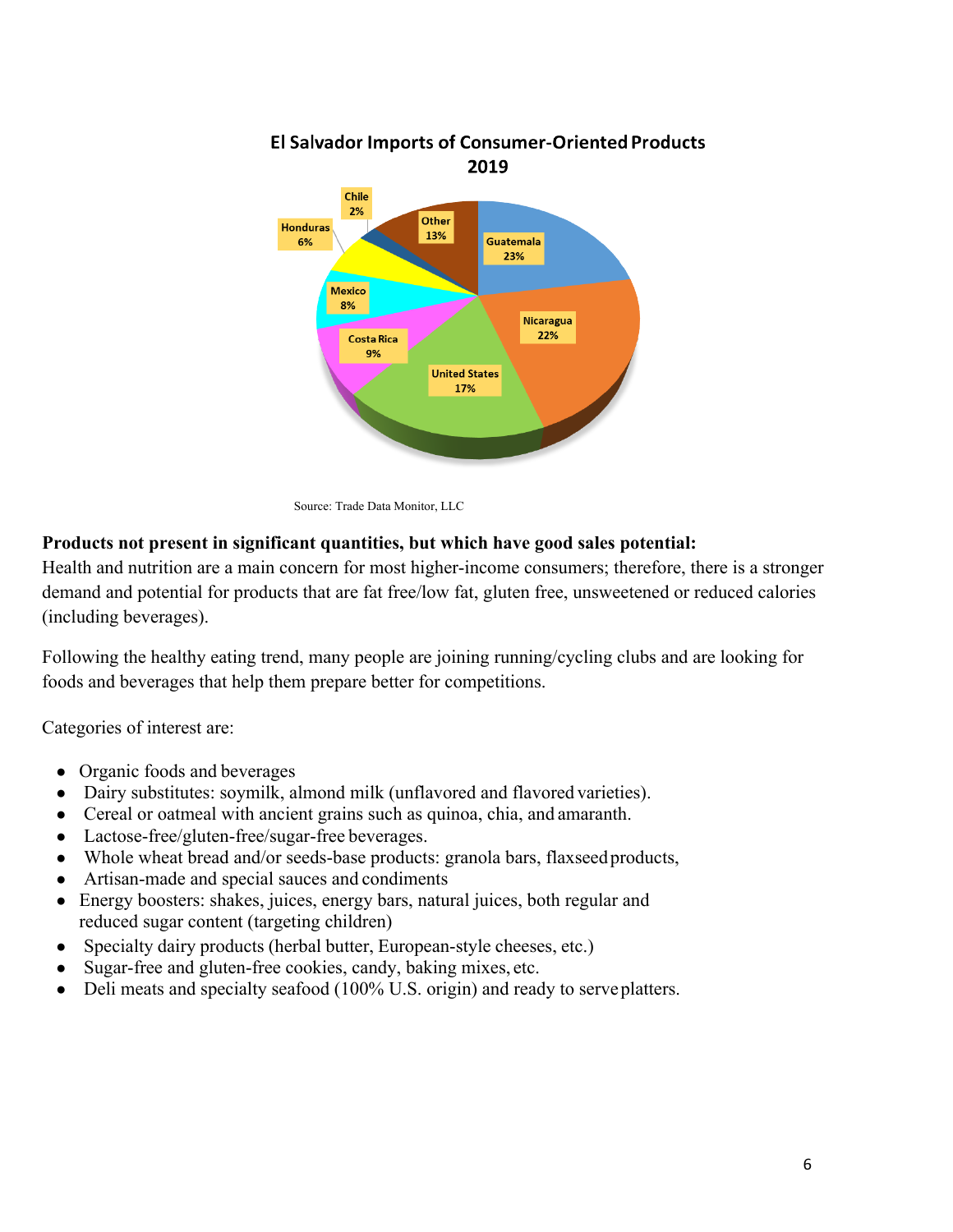| El Salvador Top 5 Consumer oriented imports from main U.S.<br>competitors: 2019 |                |                      |    |                |  |  |  |
|---------------------------------------------------------------------------------|----------------|----------------------|----|----------------|--|--|--|
| <b>Product Category</b>                                                         | <b>Ranking</b> | <b>Country</b>       |    | US\$           |  |  |  |
| Food Preps. & Misc. Bev                                                         | 1              | Guatemala            | \$ | 60,753,879.00  |  |  |  |
|                                                                                 | $\mathcal{P}$  | <b>United States</b> | \$ | 56,387,984.00  |  |  |  |
|                                                                                 | 3              | Costa Rica           | \$ | 50,576,497.00  |  |  |  |
| Dairy Products                                                                  | 1              | Nicaragua            | \$ | 126,628,525.00 |  |  |  |
|                                                                                 | 2              | New Zealand          | \$ | 26,987,232.00  |  |  |  |
|                                                                                 | 3              | <b>United States</b> | \$ | 19,756,590.00  |  |  |  |
| Beef & Beef products                                                            | 1              | Nicaragua            | \$ | 147,066,460.00 |  |  |  |
|                                                                                 | $\mathfrak{D}$ | <b>United States</b> | \$ | 8,893,597.00   |  |  |  |
|                                                                                 | 3              | Guatemala            | \$ | 7,308,560.00   |  |  |  |
| <b>Fresh Fruit</b>                                                              | 1              | Guatemala            | \$ | 29,017,998.00  |  |  |  |
|                                                                                 | $\mathcal{P}$  | <b>United States</b> | \$ | 15,394,795.00  |  |  |  |
|                                                                                 | 3              | Mexico               | \$ | 15,080,178.00  |  |  |  |
| Fresh Vegetables                                                                | 1              | Guatemala            | \$ | 58,998,534.00  |  |  |  |
|                                                                                 | 2              | Honduras             | \$ | 8,832,219.00   |  |  |  |
|                                                                                 | 3              | China                | \$ | 1,889,359.00   |  |  |  |

Source: Trade Data Monitor

 $\Gamma$ 



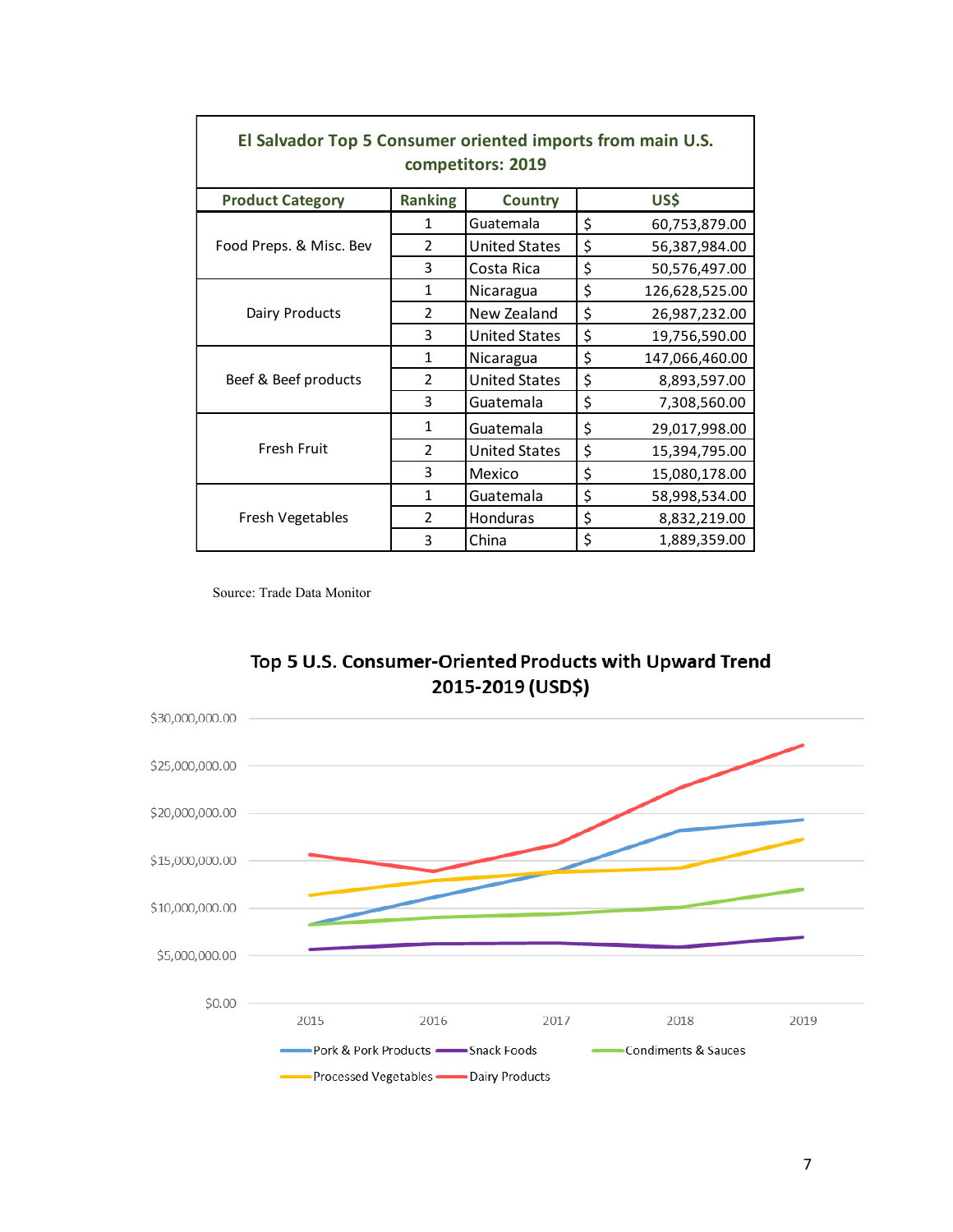## **2019 EL SALVADOR TOP CONSUMER-ORIENTED PRODUCTS GLOBAL IMPORTS**



Source: Trade Data Monitor, LLC

## **V. POST CONTACT AND FURTHER INFORMATION**

Office of Agricultural Affairs USDA/FAS U.S. Embassy El Salvador Blvd. Santa Elena Sur y Calle Conchagua Antiguo Cuscatlán, La Libertad, El Salvador Phones: (503) 2501-2999 exts. 3414/3412 E-mail: [agsansalvador@fas.usda.gov](mailto:agsansalvador@fas.usda.gov)  Website: [www.fas.usda.gov](http://www.fas.usda.gov/)

#### **SUPER SELECTOS**

(Calleja, S. A. de C. V.) Prolongación 59 Ave. Sur entre Avenida Olímpica y Calle El Progreso San Salvador, El Salvador Contact: Mr. Jose Alberto Corpeño, Purchasing and Categories Director Tel.: (503) 2267-3628/ 2267-3600 E-mail: [jcorpeno@superselectos.com.sv](mailto:jcorpeno@superselectos.com.sv)